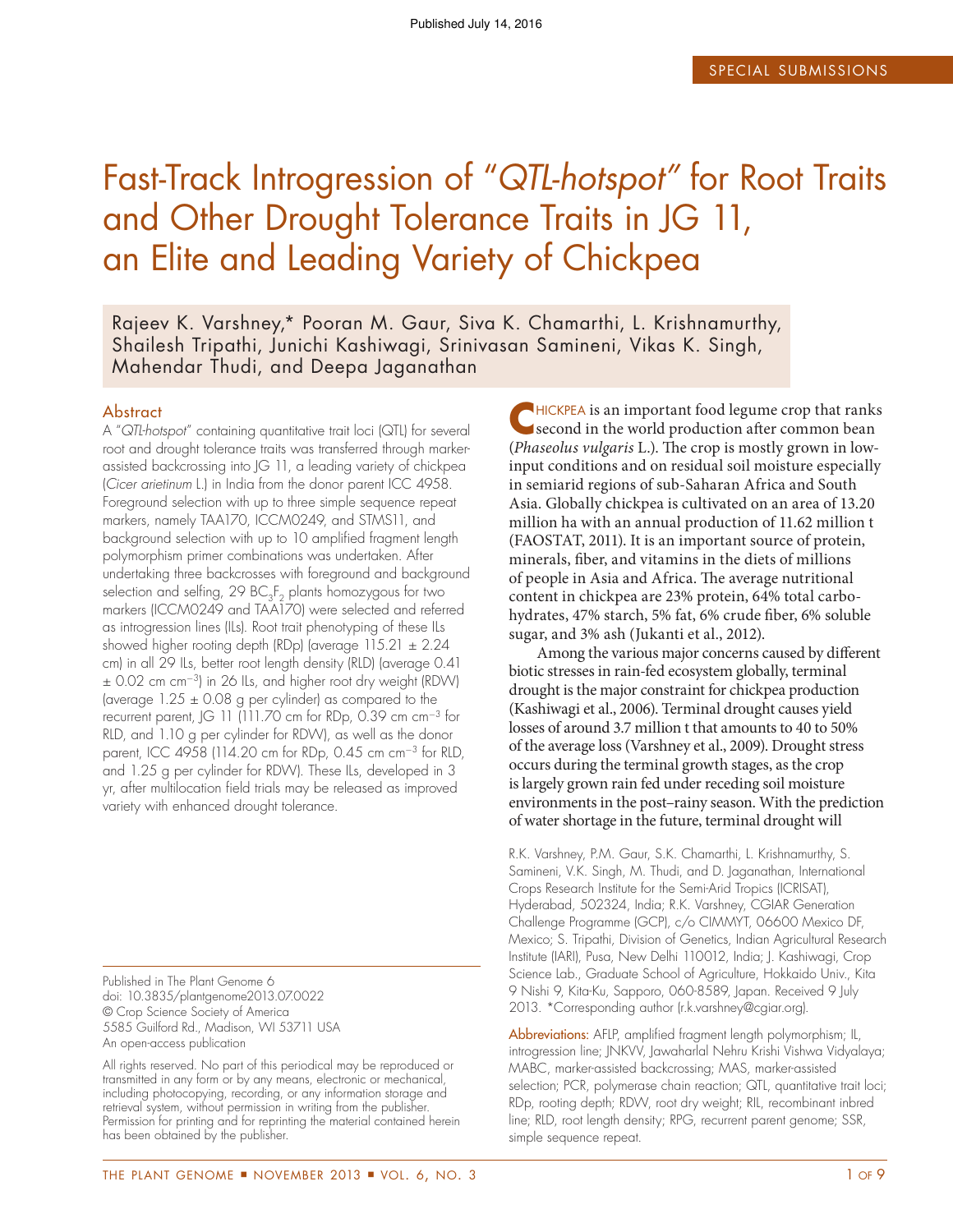remain as a major constraint to chickpea production. herefore, persuading plants to adapt to drought stress either through escape, avoidance, or tolerance mechanisms and the strategies required for enhanced adaptation are contrastingly diferent (Varshney et al., 2011).

The prolific root system in chickpea contributes to grain yield under terminal drought conditions (Kashiwagi et al., 2006). However, only limited eforts have been made to breed for improved root traits because screening for root traits is a destructive and laborintensive process and difficult to use in large segregating populations. Combining diferent drought resistance mechanisms, for example, root traits together with other drought tolerance traits such as water-use efficiency, is a potential strategy for enhancing levels of drought resistance (Saxena, 2003). Marker-assisted selection (MAS) has been successfully applied to transfer root related quantitative trait loci (QTL) into elite background for development of near-isogenic lines or development of drought tolerant genotypes in some species such as maize (Zea mays L.) (Tuberosa and Salvi, 2006), wheat (Triticum aestivum L.) (Placido et al., 2013), and rice (Oryza sativa L.) (Steele et al., 2006). In chickpea, ater screening mini-core collection, Kashiwagi et al. (2005) reported ICC 4958 and ICC 8261 as two germplasm accessions with prolific and deeper roots and ICC 1882 and ICC 283 as accessions with small and shallow roots. Subsequently, two recombinant inbred line (RIL) populations, namely ICC 4958 × ICC 1882 and ICC 283 × ICC 8261, were developed. Comprehensive QTL analysis based on extensive genotyping and phenotyping data for root traits and other drought tolerance traits led to the identification of a genomic region on linkage group 4 (CaLG04) that harbors several drought-related traits QTL inclusive of root traits, contributing up to 58.20% of phenotypic variation named as QTL-hotspot (R.K. Varshney, M. Thudi, S.N. Nayak, P.M. Gaur, J. Kashiwagi, L. Krishnamurthy, D. Jaganathan, J. Koppolu, A. Bohra, S. Tripathi, A. Rathore, A.K. Jukanti, V. Jayalakshmi, A. Vemula, S. Singh, M. Yasin, M.S. Sheshshayee, and K.P. Viswanatha, personal communication, 2013).

With an objective to enhance the drought tolerance, this study reports successful introgression of the QTLhotspot from ICC 4958, which was used in the QTL mapping study into an Indian leading chickpea variety, JG 11, a leading chickpea variety in India, by markerassisted backcrossing (MABC) approach. Several MABC lines have been developed and their root traits were not only better than JG 11 but also better than ICC 4958.

## Materials and Methods

#### Plant Materials

To enhance the drought tolerance of high yielding variety JG 11 (ICCV 93954), a desi type chickpea variety that is the most widely grown variety in India, it was selected for introgression of QTL-hotspot from donor parent ICC 4958. ICC 4958 (desi type) was selected as donor parent

based on its high root related traits, namely rooting depth (RDp), root length density (RLD), and root dry weight (RDW), in this accession and it was also used in the QTL mapping study.

#### Deoxyribonucleic Acid Extraction, Polymerase Chain Reaction, and Marker Genotyping

Fiteen-day-old seedlings were used for DNA extraction from the parental genotypes,  $F_1$ s, and backcross progenies through modified cetyltrimethyl ammonium bromide extraction method, as described in Cuc et al. (2008). he quality and quantity of DNA were checked on 0.8% agarose gels and DNA concentration was normalized to approximately 5 ng  $\mu$ L<sup>-1</sup> for further genotyping work.

he polymerase chain reaction (PCR) for the targeted simple sequence repeat (SSR) markers of the QTL region was performed in 5 μL reaction volumes as mentioned in our earlier studies (Nayak et al., 2010; Thudi et al., 2011). Amplified PCR products were separated by capillary electrophoresis using an ABI Prism 3730 DNA Sequencer and analyzed using GeneMapper sotware (Applied Biosystems).

Amplified fragment length polymorphism (AFLP) assay was performed with IRDye fluorescent AFLP kit (LI-COR Biosciences). Genomic DNA (approximately 100 ng) was digested with EcoRI and MseI enzyme mix (0.5 μL) for 2 h at 37°C followed by inactivation of enzymes at  $70^{\circ}$ C for 15 min. The DNA fragments were ligated to appropriate adaptors using T4 DNA ligase (0.25 μL) and 6 μL of adaptor mixture (EcoRI and MseI adaptors) by incubating the mixture at 20°C for 2 h followed by 1:10 dilution with supplied Tris-ethylenediaminetetraacetic acid buffer of the kit. In preamplification,  $1.25 \mu L$  of the 10-fold diluted ligation mixture was amplified by 20 cycles of 94°C for 30 sec, 56°C for 1 min, and 72°C for 1 min using 10 μL preampliication primer mix. For selective amplification, 50-fold diluted preamplification products (1.0 μL), IRDye labeled (either IRDye 700 or IRDye 800; LI-COR Biosciences) EcoRI primers with three selective nucleotides (0.75  $\mu$ L), PCR buffer (0.5  $\mu$ L), Taq polymerase (0.3  $\mu$ L), and the *MseI* (+3) primers were used. Ten primer combinations (Table 1) were examined in all foreground positive plants across all generations on a LI-COR 4300 DNA Analyzer (LI-COR Biosciences). The reaction mixture was amplified as mentioned in our earlier studies (Tatikonda et al., 2009). The resulting band patterns were analyzed as present (+) or absent (–) using SagaMX sotware (LI-COR Biosciences).

## Backcross Breeding

JG 11 was used as the recurrent parent for three generation of backcrossing to develop improved version of JG 11 (Fig. 1). The hybridity of  $F_1$  plants was tested using QTLhotspot linked markers TAA170 and STMS11, and true  $F_1$ plants were selected for first backcrossing using JG 11 as a female parent. Based on foreground selection with QTL linked markers (see later) and background selection with AFLP markers, the backcross progenies carrying drought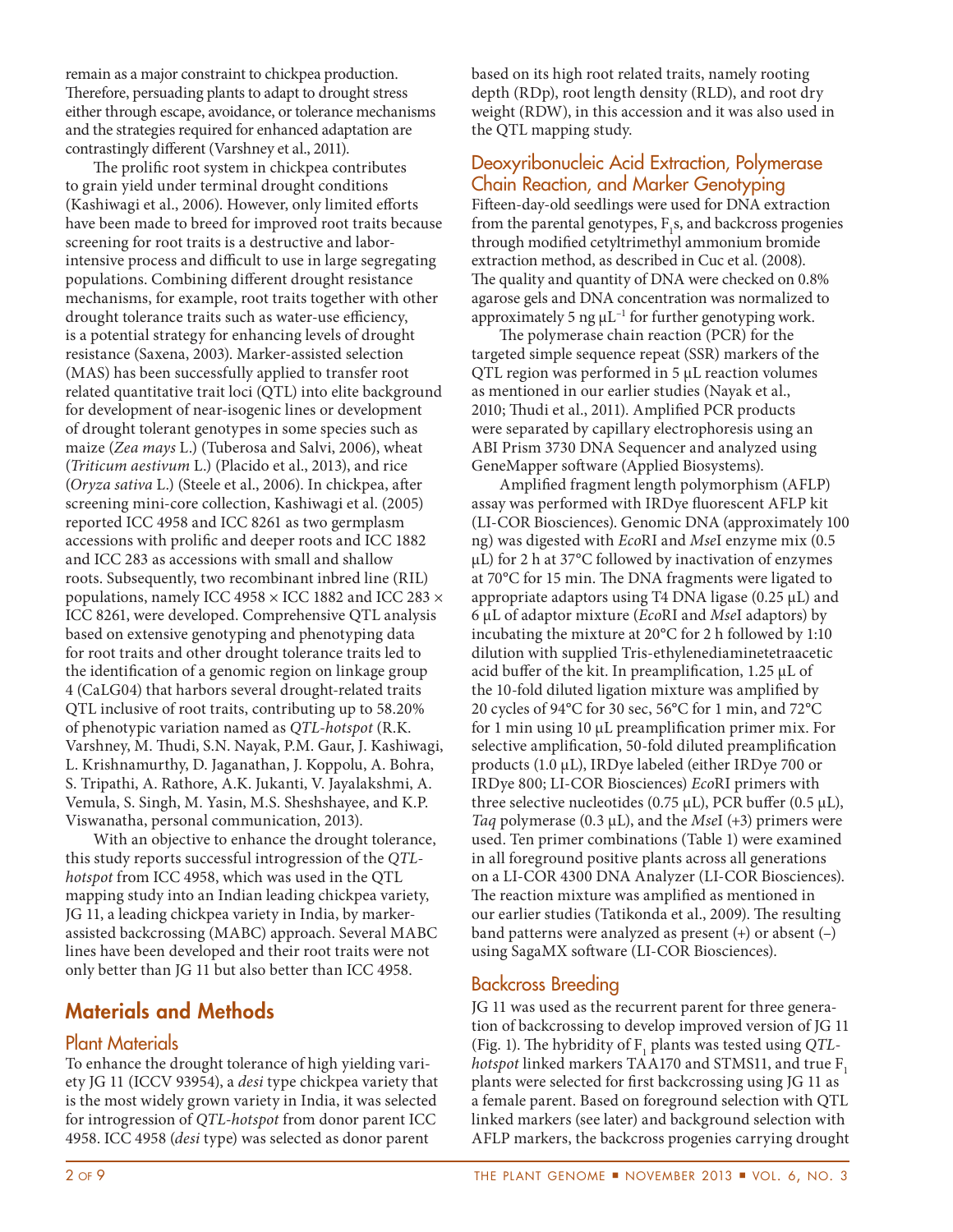|  |  |  |  | Table 1. Markers used in foreground and background selection in marker-assisted backcrossing. |
|--|--|--|--|-----------------------------------------------------------------------------------------------|
|  |  |  |  |                                                                                               |

| <b>Marker</b>                                                             | Map position (cM) | Forward primer sequence (5'-3') | Reverse primer sequence (5'-3') |  |  |  |  |
|---------------------------------------------------------------------------|-------------------|---------------------------------|---------------------------------|--|--|--|--|
| For foreground selection (simple sequence repeats)                        |                   |                                 |                                 |  |  |  |  |
| ICCM0249 (Nayak et al., 2010)                                             | CaLG04-54.52      | <b>TTTCTTCGCATGGGCTTAAC</b>     | GGAGATTTGTTGGGTAGGCTC           |  |  |  |  |
| TAA170 (Winter et al., 1999)                                              | CaLGO4-54.56      | TATAGAGTGAGAAGAAGCAAAGAGGAG     | TATTTGCATCAATGTTCTGTAGTGTTT     |  |  |  |  |
| STMS11 (Winter et al., 1999)                                              | CaLG04-82.25      | GTATCTACTTGTAATATTCTCTTCTCT     | ATATCATAAACCCCCCAC              |  |  |  |  |
| For background selection (amplified fragment length polymorphisms [AFLP]) |                   |                                 |                                 |  |  |  |  |
| $E-AAC + M-CTG$ (AFLP 1)                                                  |                   | GTAGACTGCGTACCAATTCAAAC         | GATGAGTCCTGAGTAACTG             |  |  |  |  |
| $E$ -AAC + M-CTT (AFLP 2)                                                 |                   | GTAGACTGCGTACCAATTCAAAC         | GATGAGTCCTGAGTAACTT             |  |  |  |  |
| $E-AGC + M-CAA$ (AFLP 3)                                                  |                   | GTAGACTGCGTACCAATTCAGC          | GATGAGTCCTGAGTAACAA             |  |  |  |  |
| $E-AGG + M-CAC$ (AFLP 4)                                                  |                   | GTAGACTGCGTACCAATTCAGG          | GATGAGTCCTGAGTAACAC             |  |  |  |  |
| $E$ -AAC + M-CTA (AFLP 5)                                                 |                   | GTAGACTGCGTACCAATTCAAAC         | GATGAGTCCTGAGTAACTA             |  |  |  |  |
| $E-AAG + M-CAG$ (AFLP 6)                                                  |                   | GTAGACTGCGTACCAATTCAGG          | GATGAGTCCTGAGTAACAG             |  |  |  |  |
| $E-ACG + M-CAC$ (AFLP 7)                                                  |                   | GTAGACTGCGTACCAATTCACG          | GATGAGTCCTGAGTAACAC             |  |  |  |  |
| E-ACT + M-CTG (AFLP $8$ )                                                 |                   | GTAGACTGCGTACCAATTCACT          | GATGAGTCCTGAGTAACTT             |  |  |  |  |
| $E-ACA + M-CTT$ (AFLP 9)                                                  |                   | GTAGACTGCGTACCAATTCACA          | GATGAGTCCTGAGTAACTT             |  |  |  |  |
| $E-ACC + M-CAT (AFLP 10)$                                                 |                   | GTAGACTGCGTACCAATTCCAT          | GATGAGTCCTGAGTAACAT             |  |  |  |  |

tolerant alleles for the target QTL-hotspot and with maximum recurrent parent genome (RPG) recovery were selected for undertaking another round of backcrossing. Ater undertaking three rounds of backcrossing, selected plants were selfed two times for making plants homozygous as well as multiplication of seeds.

#### Phenotyping for Root Traits of Backcross Derived Lines

Marker-assisted backcross breeding derived  $BC_3F_3$  lines along with their recipient (JG 11) and donor (ICC 4958) parents were evaluated for root traits variation using a cylinder culture method protected from rains using a rain-out shelter when needed as mentioned in our earlier studies (Kashiwagi et al., 2006). In brief, seeds from  $BC_3F_3$  along with the parents were planted in 160 mm diameter, 120 cm tall polyvinyl chloride cylinders in an  $\alpha$  design (five rows  $\times$ eight blocks) with three replications. To avoid direct solar radiation incidence on the root-populated cylinders, the cylinders were placed in 1.2 m deep cement pits and the intercylinder spaces packed with sawdust in a spacing of 0.3 by 0.3 m per cylinder. The soil was an equi-mixture (mixing the equal amount of proportion) (w/w) of Vertisol soil and sand equilibrated with a soil water content of 70% field capacity to create the conditions similar to those in the field at sowing time, where the soil is not fully saturated with water. A mixture of soil and sand was used to decrease the quantity of stored soil water and facilitate root growth and easy extraction. Four seeds of each genotype were sown in the cylinder. The seed zones were then irrigated with 150 mL of water three times on alternate days to ensure uniform seedling emergence and later the seedlings were allowed to grow under receding soil water. The seed zone was wetted with a rhizobial inoculum as a water suspension. The plants were thinned to two plants per cylinder at 7 d after sowing.

he roots from the cylinders were extracted gently ater 35 d by washing the soil mixture with the help of running water. Ater removing the soil particles,

the roots were stretched to measure their length as an estimate of RDp. The root system was then separated in portions of 30 cm segments, to measure the root length at every 30 cm depth of the root system, using an image analysis system (WinRhizo; Regent Instruments Inc.).

Root length density (RLD) in each 30 cm layer was obtained by dividing root length by the soil volume. The root dry weights (RDWs) were recorded after drying in a hot air oven at 80°C for 72 h. Root to total plant dry weight ratio was calculated as an indicator of biomass allocation to roots.

# **Results**

## Selection of Parents and Markers

JG 11 (ICCV 93954) is a desi chickpea variety developed through collaborative breeding eforts of ICRISAT with Jawaharlal Nehru Krishi Vishwa Vidyalaya (JNKVV), Jabalpur, Madhya Pradesh, India, and released in 1999. his is the most preferred variety by farmers in India because of its early maturity (95–100 d) and higher yield (up to 2.5 t ha<sup>-1</sup> in rain-fed and up to 3.5 t ha<sup>-1</sup> under irrigated conditions) than the other varieties with an attractive large seed (22 g per 100 seed).

ICC 4958 is a drought tolerant breeding line developed by JNKVV, Jabalpur, Madhya Pradesh, India, named as JGC 1 and assembled in ICRISAT's genebank in 1973. The drought resistance of ICC 4958 is associated with its root system that is both prolific and heavier compared to other well-adapted varieties (ICRISAT, 1992). This is also a *desi* type chickpea and parent with superior root traits of the RIL population (ICC 4958 × ICC 1882), which was used for identification of the QTL-hotspot.

Based on the initial QTL mapping results, three SSR markers, ICCM0249, TAA170, and STMS11, were found associated with the QTL-hotspot region. All or some of these markers were used for foreground selection at different backcross generations. The markers used and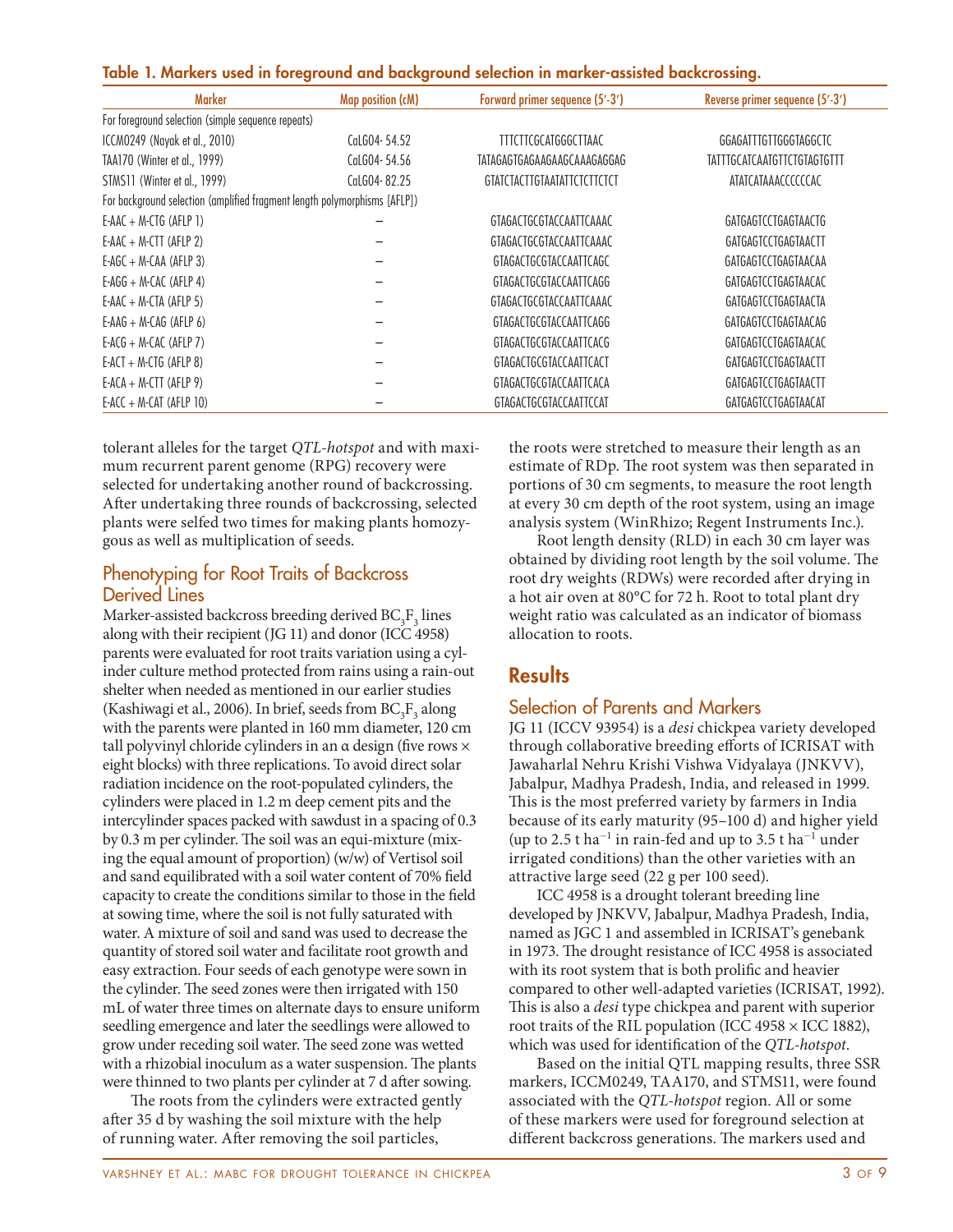

Figure 1. Scheme of marker-assisted backcrossing deployed. To introgress QTL-hotspot, in the first instance, the recurrent parent (JG 11) was crossed with donor (ICC 4958) to generate F<sub>1</sub>s seeds. Subsequently, on the basis of foreground and background selections, backcrossing was undertaken. At final stage, two rounds of selfing were undertaken to make the introgression lines homozygous. QTL, quantitative trait loci; AFLP, amplified fragment length polymorphism.

their chromosomal locations, linkage distance, and primer sequences are presented in Table 1. Stepwise background analysis was performed using set of 10 diferent AFLP primer combinations. Details about these primer combinations are given in Table 2.

#### Marker-Assisted Introgression of the QTL-hotspot in JG 11

Marker-assisted backcrossing scheme used to introgress the QTL-hotspot from ICC 4958 into JG 11 is given in Fig. 1. In the first step, ICC 4958 (donor parent), as a male parent, was crossed to JG 11 (recurrent parent) and 15  $F_1$  seeds were obtained. Details about number of seeds generated, plants

analyzed for foreground and background selection, and number of plants found heterozygous and/or homozygous and used for next generation have been given in Table 3.

After raising these seeds, all  $F_1$  plants were tested for hybridity using two QTL-hotspot linked markers TAA170 and STMS11 and all plants were found true hybrids. Subsequently, five positive  $F_1$  plants were used for backcrossing with the recurrent parent and 96  $BC_1F_1$ seeds were harvested.

After sowing of 96  $BC_1F_1$  seeds, 91 plants were analyzed using foreground markers and 21 plants were found heterozygous for both the markers (37 for TAA170 and 48 for STMS11). Subsequently all positive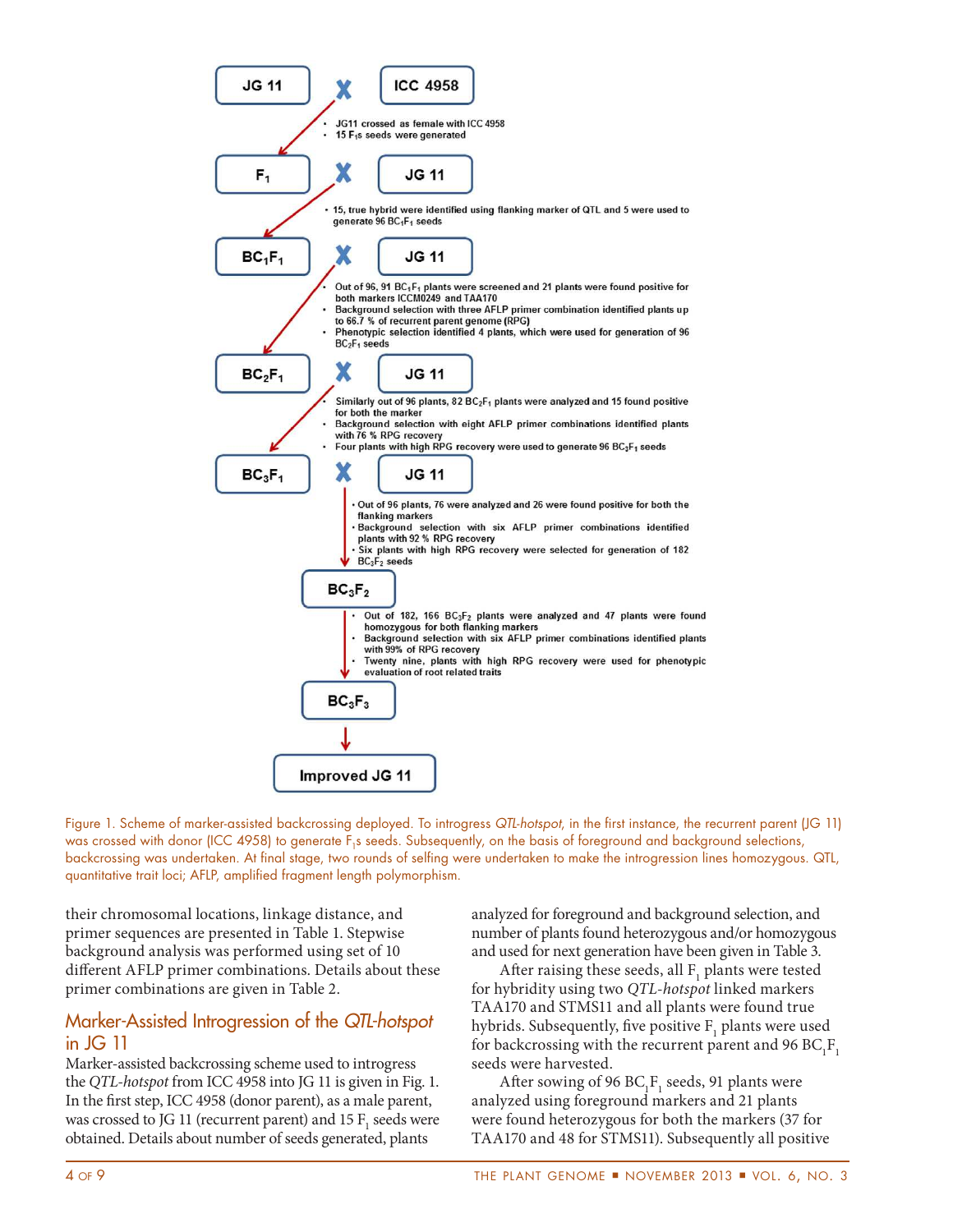#### Table 2. Background selection analysis in different generations using ampliied fragment length polymorphism (AFLP) markers.

| Generation                     | <b>Primer combinations<sup>t</sup></b>                              | High quality polymorphic alleles | Recurrent parent genome recovery % |
|--------------------------------|---------------------------------------------------------------------|----------------------------------|------------------------------------|
| BC <sub>1</sub> F              | AFLP-1, AFLP-2, and AFLP-7                                          |                                  | $4(62.5 - 66.7)$                   |
| BC <sub>2</sub> F <sub>2</sub> | AFLP-3, AFLP-4, AFLP-5, AFLP-6, AFLP-7, AFLP-8, AFLP-9, and AFLP-10 | 50                               | $4(74.0 - 76.0)$                   |
| BC <sub>3</sub> F <sub>3</sub> | AFLP-3, AFLP-5, AFLP-6, AFLP-7, AFLP-8, AFLP-9, and AFLP-10         | 37                               | $6(86.0-92.0)$                     |
| BC <sub>3</sub> F              | AFLP-3, AFLP-4, AFLP-5, AFLP-6, AFLP-8, and AFLP-10                 | 46                               | 29 (72.0-99.4)                     |

† Name of AFLP primers are as per Table 1. The value presented in parenthesis indicated the range of recurrent parent genome recovery in selected plants during background analysis.

#### Table 3. Details on generation, screening, and selection of plants during different generation in markerassisted backcrossing.

|                   | <b>Plants</b> | <b>Plants</b> |                         | <b>Foreground selection</b> |               |        | Recurrent parent genome percent      | Plants selected after foreground |
|-------------------|---------------|---------------|-------------------------|-----------------------------|---------------|--------|--------------------------------------|----------------------------------|
| <b>Generation</b> | generated     | screened      | TAA170                  | <b>ICCM0249</b>             | <b>STMS11</b> | Common | in background selection <sup>†</sup> | and background selection         |
| $F^{\ddagger}$    |               |               | $+-$ §(15)¶             |                             | $+-(15)$      |        |                                      |                                  |
| $BC_1F_1^*$       | 96            |               | $+-(37)$                |                             | $+-(48)$      |        | 66.7                                 |                                  |
| $BC_2F_1^*$       | 96            | 82            | $+-(33)$                | $+-(17)$                    |               |        | 76.0                                 |                                  |
| $BC_{3}F_{1}^{*}$ | 96            | 76            | $+-(39)$                | $+-(27)$                    |               | 26     | 92.0                                 |                                  |
| $BC_3F_2^*$       | 182           | 166           | $++$ <sup>††</sup> (52) | $++(58)$                    |               |        | 99.4                                 | 29                               |

†Maximum recurrent parent genome recovery in the generation using amplified fragment length polymorphism primer combinations.

‡ Positive plants were selected using quantitative trait loci linked markers. Generation was selected on the basis of two primer combination TAA170 and STMS11.

 $\S_{+-}$ , heterozygous situation of recurrent and donor parent allele at target locus

¶ The value in parenthesis indicated the number of plants found positive during foreground analysis.

# Positive plants were selected using quantitative trait loci linked markers. Generation was selected on the basis of two primer combination TAA170 and ICCM0249.

 $^{\dagger\dagger}$ ++, homozygous situation of donor parent allele at target locus.

21 plants in foreground selection were analyzed with three AFLP primer combinations (Table 3). Background analysis based on 24 high-quality polymorphic AFLP alleles showed RPG recovery up to 66.7% in the  $BC_1F_1$ plants. Subsequently, four plants with 62.5 to 66.7% RPG recovery were selected for the second backcrossing and a total of 96  $BC_2F_1$  seeds were harvested.

All 96  $BC_2F_1$  seeds were sown and 82 plants were analyzed for foreground selection with markers TAA170 and ICCM0249. As a result,  $15 BC<sub>2</sub>F<sub>1</sub>$  plants were identified heterozygous for both marker alleles (33 for TAA170 and 17 for ICCM0249). All these plants were then subjected to background analysis with eight AFLP primer combinations. Based on analysis of 50 high quality and polymorphic AFLP alleles between JG 11 and ICC 4958, four plants with 74 to 76% of RPG recovery were identified. These four plants with high RPG and similarity to recurrent parent were used to generate  $96 \text{ BC}_3\text{F}_1$  seeds.

After sowing of 96  $BC_3F_1$  seeds, 76 plants were screened with two markers and 26 plants were found heterozygous for both the marker alleles, that is, 39 for TAA170 and 27 for ICCM0249. Background selection of these identified 26 plants with seven AFLP primer combinations identified plants from 62 to 92% of RPG recovery. Based on high RPG recovery 86 to 92% and similarity to the recurrent parent, six selected BC<sub>3</sub>F<sub>1</sub> plants were selfed to generate BC<sub>3</sub>F<sub>2</sub> population. A total of  $182 \text{ BC}_3\text{F}_2$  seeds were harvested.

Subsequently, after sowing of all  $BC_3F_2$  plants, 166 plants were screened with two markers and 47 were identified homozygous including 52 for TAA170 and 58 for ICCM0249. Finally, on the basis of RPG recovery and agromorphological similarity to the recurrent parent, 29  $BC_3F_2$  plants were selected for another round of selfing to generate  $BC_3F_3$  families and have been referred as introgression lines (ILs).

## Phenotypic Evaluation of Introgression Lines

With an objective to assess the efficacy of MABC for transferring the QTL-hotspot, 29 ILs were evaluated for root traits (Table 4). An average RDp (115.21  $\pm$  2.24 cm) of all 29 ILs showed higher value in comparison to the recurrent parent; however, it ranged from 108.70 cm (IL-165) to 118.80 cm (IL-120) as compared to the recurrent parent JG 11 (111.70 cm). Similarly, RLD ranged from 0.38 cm  $cm^{-3}$ (IL-129 and IL-215) to 0.44 cm  $cm^{-3}$  (observed in eight ILs, namely IL-105, IL-150, IL-173, IL-181, IL-187, IL-216, IL-223, and IL-242). In fact, 26 out of 29 ILs showed better RLD as an average  $0.41 \pm 0.02$  cm cm<sup>-3</sup> in comparison to the recurrent parent JG  $11(0.39 \text{ cm cm}^{-3})$ .

he RDW in ILs ranged from 1.12 (IL-215) to 1.41 g per cylinder (IL-105) (Fig. 2 and 3; Table 4). The average RDW of ILs was found  $1.25 \pm 0.08$  g per cylinder as compared to the 1.10 g per cylinder of recurrent parent JG 11.

#### Genome Analysis of Introgression Lines

To monitor the genetic background, genotyping of 29 ILs along with parental lines with six AFLP primer combinations showed 72.73 (IL-173) to 99.45% (IL-178) RPG recovery. The genetic relationship analysis of ILs with parental lines indicated that IL-178 as the closest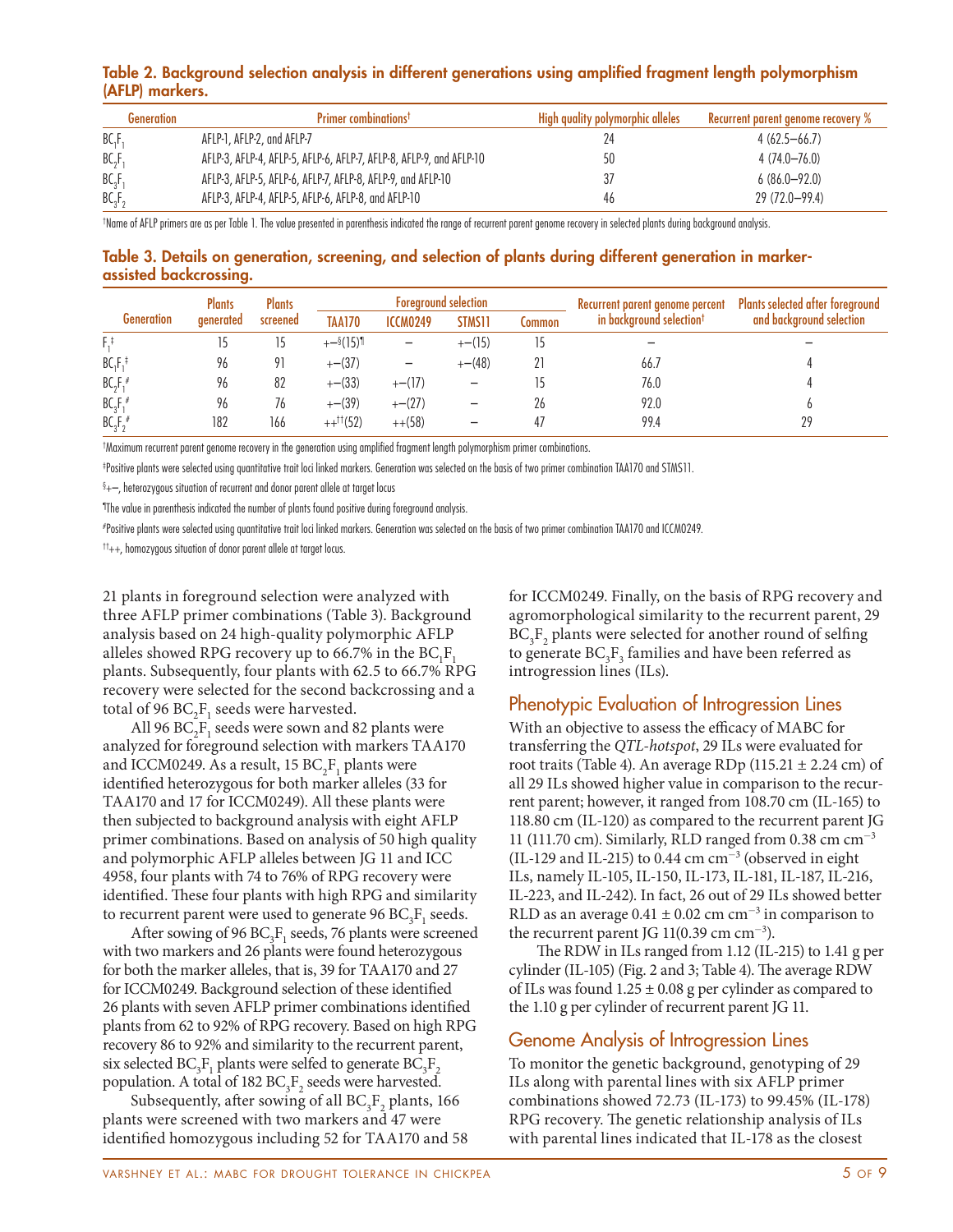|                 | ILs                                        |                         |                               |                    |  |
|-----------------|--------------------------------------------|-------------------------|-------------------------------|--------------------|--|
| <b>Number</b>   | <b>Recurrent parent</b><br>genome recovery | <b>Rooting</b><br>depth | <b>Root length</b><br>density | Root dry<br>weight |  |
|                 | $\frac{0}{0}$                              | cm                      | $cm$ $cm^{-3}$                | g per cylinder     |  |
| JG 11           |                                            | 111.70                  | 0.39                          | 1.10               |  |
| <b>ICC 4958</b> |                                            | 114.20                  | 0.45                          | 1.25               |  |
| IL-105          | 90.91                                      | 115.60                  | 0.44                          | 1.41               |  |
| $IL-120$        | 95.45                                      | 118.80                  | 0.41                          | 1.29               |  |
| $IL-129$        | 90.91                                      | 116.20                  | 0.38                          | 1.15               |  |
| $IL-145$        | 86.36                                      | 118.50                  | 0.41                          | 1.31               |  |
| $IL-147$        | 86.36                                      | 114.80                  | 0.39                          | 1.17               |  |
| IL-150          | 86.36                                      | 115.30                  | 0.44                          | 1.36               |  |
| $IL-152$        | 81.82                                      | 114.80                  | 0.41                          | 1.30               |  |
| $IL-155$        | 95.45                                      | 118.40                  | 0.42                          | 1.27               |  |
| IL-163          | 81.82                                      | 112.50                  | 0.41                          | 1.25               |  |
| IL-165          | 77.27                                      | 108.70                  | 0.41                          | 1.26               |  |
| $IL-170$        | 95.45                                      | 114.70                  | 0.41                          | 1.19               |  |
| $IL-173$        | 72.73                                      | 113.90                  | 0.44                          | 1.33               |  |
| $IL-175$        | 81.82                                      | 116.70                  | 0.42                          | 1.29               |  |
| $IL-177$        | 81.82                                      | 114.00                  | 0.40                          | 1.20               |  |
| IL-178          | 99.45                                      | 113.60                  | 0.42                          | 1.22               |  |
| $IL-179$        | 90.91                                      | 114.10                  | 0.40                          | 1.21               |  |
| $IL-181$        | 86.36                                      | 117.00                  | 0.44                          | 1.27               |  |
| IL-187          | 95.45                                      | 116.90                  | 0.44                          | 1.36               |  |
| IL-200          | 86.36                                      | 116.40                  | 0.41                          | 1.13               |  |
| IL-203          | 81.82                                      | 115.00                  | 0.43                          | 1.26               |  |
| $IL-215$        | 90.91                                      | 113.90                  | 0.38                          | 1.12               |  |
| $IL-216$        | 81.82                                      | 117.50                  | 0.44                          | 1.30               |  |
| IL-223          | 86.36                                      | 117.00                  | 0.44                          | 1.26               |  |
| IL-242          | 77.27                                      | 116.70                  | 0.44                          | 1.34               |  |
| IL-245          | 90.91                                      | 113.90                  | 0.41                          | 1.28               |  |
| IL-248          | 95.45                                      | 112.90                  | 0.39                          | 1.15               |  |
| IL-265          | 90.91                                      | 112.70                  | 0.40                          | 1.17               |  |
| IL271           | 86.36                                      | 115.40                  | 0.42                          | 1.28               |  |
| IL-276          | 86.36                                      | 114.80                  | 0.41                          | 1.25               |  |
| Average of ILs  | 87.28                                      | 115.21                  | 0.41                          | 1.25               |  |
| SD <sub>±</sub> | $6.43 \pm 1.19$                            | $2.24 \pm 0.40$         | $0.02 \pm 0.00$               | $0.08 + 0.01$      |  |

Table 4: Phenotypic evaluation of introgression lines (ILs) for root traits.

and IL-173 as the farthest line from the recurrent parent (Supplemental Fig. S1). However, all ILs showed close relationship with the recurrent parent JG 11.

Furthermore, eight ILs showing better root traits in phenotypic evaluation were analyzed for the introgression of donor parent (ICC 4958) genome for the carrier chromosome using 11 polymorphic SSR markers in nontarget region at one end and two SSR markers within the target region containing the QTL-hotspot (Fig. 4). CaM1903 was the nearest flanking marker (1.2 cM far) to the ICCM0249 that was associated with QTL-hotspot and used in foreground selection. Genotyping ILs with CaM1903 marker showed homozygosity for the markers in seven ILs. Of these, five ILs carried recurrent parent alleles and two ILs carried donor parent alleles. This analysis suggested that that donor parent segment was delimited to 0.6 cM from one side. Marker analysis of



Figure 2. Root trait phenotyping of representative introgression lines (ILs) along with the parental lines. Comparative root profiling of six ILs and its recurrent (JG 11) and donor parent (ICC 4958) after 35 d of experiments under glasshouse conditions.

ILs with NCPGR127 marker, present in the QTL-hotspot, showed donor parent genome allele in all ILs. However, marker analysis of ILs for NCPGR21 marker present in the QTL-hotspot region showed recurrent parent allele in all ILs except IL-105. The ILs with least donor parent segments (IL-150, IL-173, IL-175, IL-216, and IL-271) are preferred ILs for multilocation field trials.

#### **Discussion**

Terminal drought is one of the major abiotic stresses adversely afecting crop production of chickpea especially in semiarid tropic regions and causes a 40 to 50% reduction in yield globally (Ahmad et al., 2005). Chickpea production could be improved up to 50%, equivalent to approximately US\$900 million, if drought stress can be managed (Ryan, 1997). Identification of molecular markers for drought tolerance is difficult task as it influenced by various factors such as days to lowering and maturity, early shoot growth vigor, yield, shoot biomass production, RDp, RLD, root to shoot ratio, total transpiration, and transpiration efficiency (Varshney et al., 2011). Therefore, dissection of such complex traits into components and identification of tightly linked markers for such traits can enhance the heritability of such traits and facilitate MAS for introgression of these traits into the diferent genetic background. As a result of several years of research, root traits such as RDp, RLD, etc., have been suggested associated with drought tolerance (Kashiwagi et al., 2006).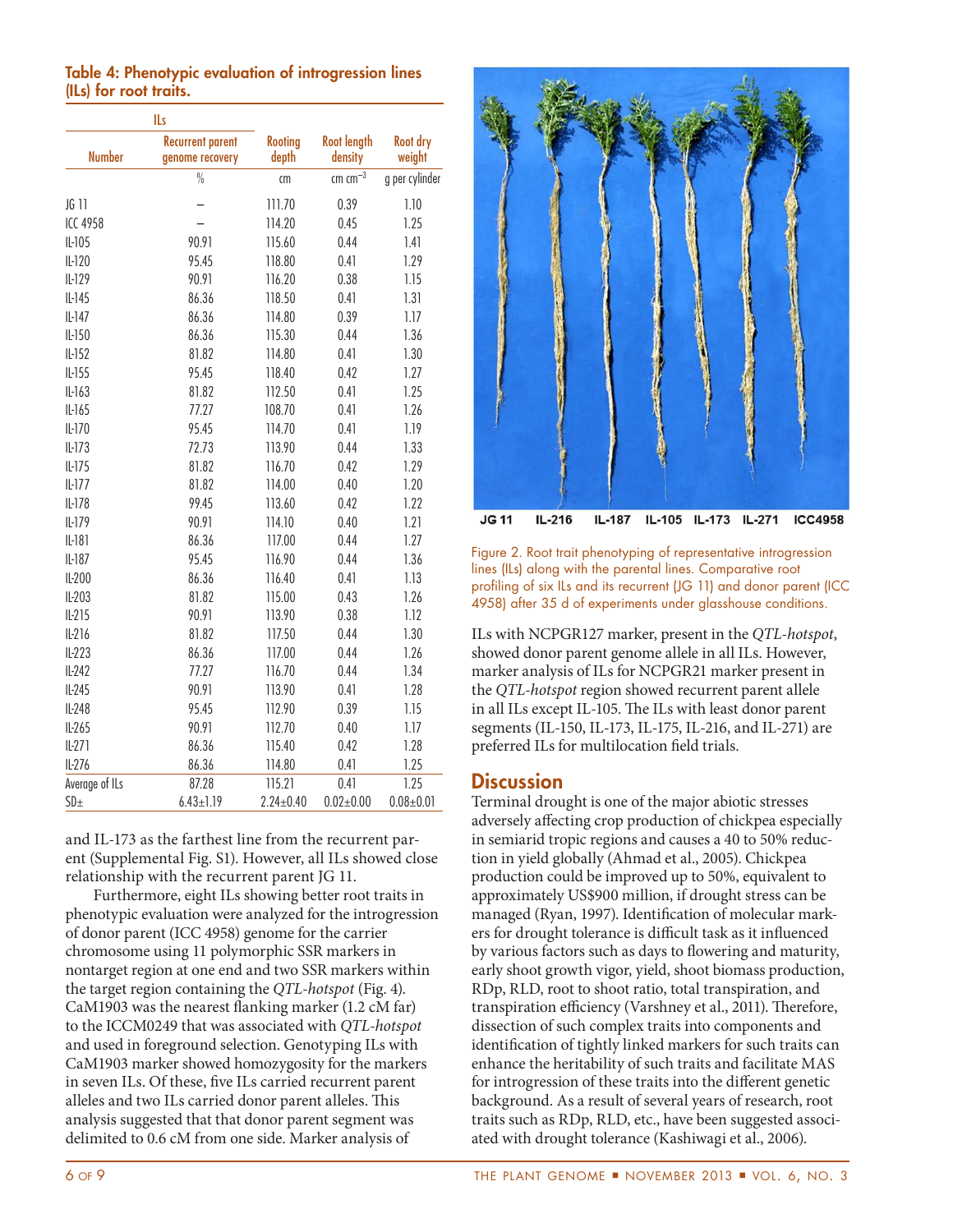



Although ICRISAT has established high throughput and precise phenotyping techniques for root traits (Upadhyaya et al., 2012), many breeding programs in developing countries do not have these facilities. Therefore, breeding for root traits seems to be a challenging task. However, once molecular markers associated with root traits are available, root traits can be introgressed in elite varieties by using molecular breeding approaches such as MAS, MABC, etc. Molecular breeding for root traits has been successful in developing superior lines in rice (Shen et al., 2001; Steele et al., 2006., 2013), maize (Bouchez et al., 2002; Tuberosa and Salvi, 2006), and wheat (Placido et al., 2013).

In the case of chickpea, QTL-hotspot has been identified on CaLG04 that contains QTL for root traits that contribute up to 58.20% phenotypic variation. Although the QTL region, at the time of initiation of MABC, had only three markers (ICCM0249, TAA170, and STMS11), to save time, MABC was started ater validating these markers between ICC 4958 and JG 11, an elite variety with highest indent for breeder seed production (2010–2011 and 2012–2013) of chickpea in India. Ater making three backcrosses and two rounds of seling in six crops seasons in 3 yr and following stringent criteria, 29 ILs have been developed.

Although in the MABC experiments, genomewide markers are used for background selection to monitor genome recovery and overcome the issue of linkage drag from donor, as generally donor is a wild species genotype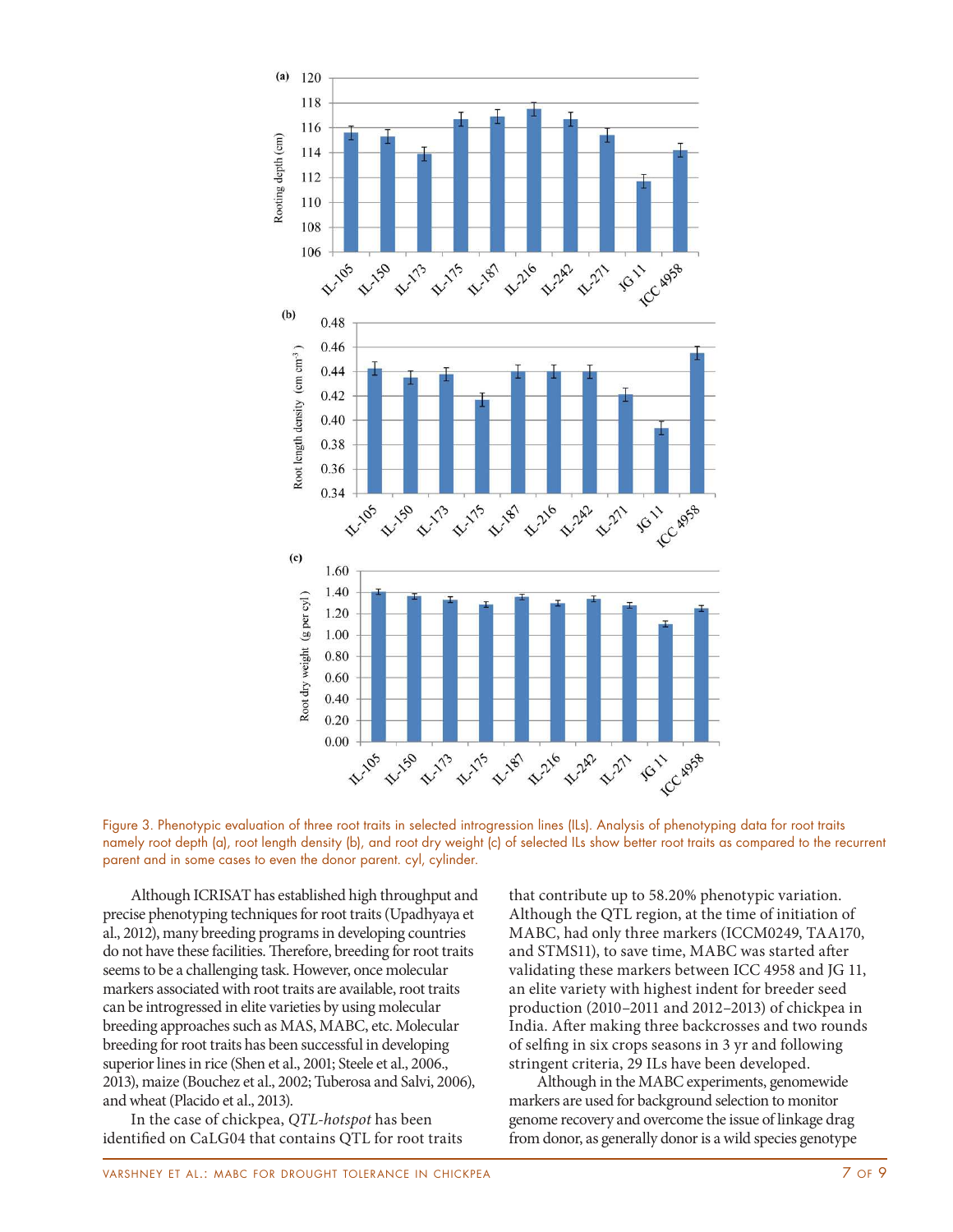

Figure 4. Graphical genotypes of selected lines using simple sequence repeat (SSR) markers for the carrier chromosome. Polymorphic SSR markers on the carrier chromosome (CaLG04) between parental lines were used to analyze the introgression of donor parent genome associated with the QTL-hotspot. It is evident that five introgression lines (ILs), namely IL-150, IL-173, IL-175, IL-216, and IL-271, showed expected graphical genotypes while the remaining three ILs (IL-105, IL-187, and IL-242) have higher amount of the donor parent genome. QTL, quantitative trait loci.

or unadapted germplasm. As ICC 4958 used as a donor in MABC in the present study is also an elite breeding line, not much emphasis was given on recombination selection and background selection in this study. Nevertheless, to reduce the number of plants for making crosses in ensuing backcross generations in cost-efective manner, up to 10 AFLP primer combinations, instead of SSR markers, were used for background selection. Recurrent parent genome recovery in the  $BC_1F_1$  generation was up to 66.70%, which was far less than the expected mean recovery of 75%. The identification of plants with such less recovery was due to use of dominant markers in the background selection because it cannot diferentiate the heterozygous alleles, which reduced the representation of recurrent parent alleles in the genome. In case SSR markers would have been used on the same  $BC_1F_1$  plants, the RPG recovery might have ranged from 66.67 to 83.33% with an average of 74.21%, almost similar to the expected 75%. These observations suggest codominant markers such as SSRs or single nucleotide polymorphisms

on appropriate genotyping platforms will be the choice of markers for background selection. It is worth to mention that even by using dominant (few) AFLP markers, RPG recovery in the ILs  $(BC_3F_3)$  were found up to 99.45%. By using conventional breeding (without markers) three backcrosses might have given 93.75% RPG recovery (Allard, 1960). These analyses underline the importance of markers for better RPG recovery.

Analysis of ILs with the carrier chromosome specific markers identified ILs with less than 0.6 cM of donor parent genome at one side of the lanking marker of root trait QTL. As mentioned earlier, linkage drag was not a major problem as the donor genotypes are not an unadapted germplasm with deleterious efect. However, while analyzing the ILs with NCPGR21, marker present in the QTL region, one IL (IL-105) was identiied that carried donor parent allele as compared to the other ILs and such lines can be dropped. his analysis suggests the importance of marker analysis for the carrier chromosomes before finalizing lines for multilocation field trials.

Phenotyping analysis of ILs for diferent root traits, namely RDp, RLD, and RDW, demonstrated better root traits as compared to the recurrent parent and in some cases even better than the donor parent. Better performance of ILs for root traits in comparison of their parents may be due to accumulation of favorable alleles from both of the parents. For instance, IL-216 showed 117.50 cm of RDp, 0.44 cm cm-<sup>3</sup> RLD, and 1.30 g per cylinder of RDW in comparison to 111.70 cm of RDp, 0.39 cm cm-<sup>3</sup> of RLD, and 1.10 g per cylinder of RDW in JG 11 and 114.20 cm of RDp, 0.45 cm cm-<sup>3</sup> of RLD, and 1.25 g per cylinder of RDW of ICC 4958, with only RPG recovery of 81.82% although it may be underestimated because of use of dominant markers. Such observations clearly demonstrate the value of MABC to introgress root traits, otherwise difficult through conventional breeding, in the elite line although introgression of the QTL-hotspot does not essentially mean to enhance drought tolerance as expression of QTL introgressed depend on the genetic background in which they are introgressed as well as environments in which ILs are tested. For instance, Steele et al. (2006), after testing ILs in multiple environments in multiple years, did not find even better root traits. However, with an optimistic view, the generated ILs are expected to perform better in drought conditions as the QTL-hotspot contains 12 out of 25 (48%) robust main efect QTL for 12 traits (100-seed weight, RLD, days to flowering, days to maturity, biomass, plant height, pods per plant, harvest index, RDW, shoot dry weight, seeds per pod, and yield). Out of these QTL, at least one QTL each for seed weight, plant height, pods per plant, and 100-seed weight is consistent (across genetic background) and one QTL each for plant height and 100-seed weight is stable (across environments).

Above-mentioned ILs are planned for multilocation field trials in central and southern India for assessing impact of QTL-hotspot introgressed in the genetic background of JG 11 on yield both in irrigated and rainfed conditions. Ater due testing of these ILs, superior line